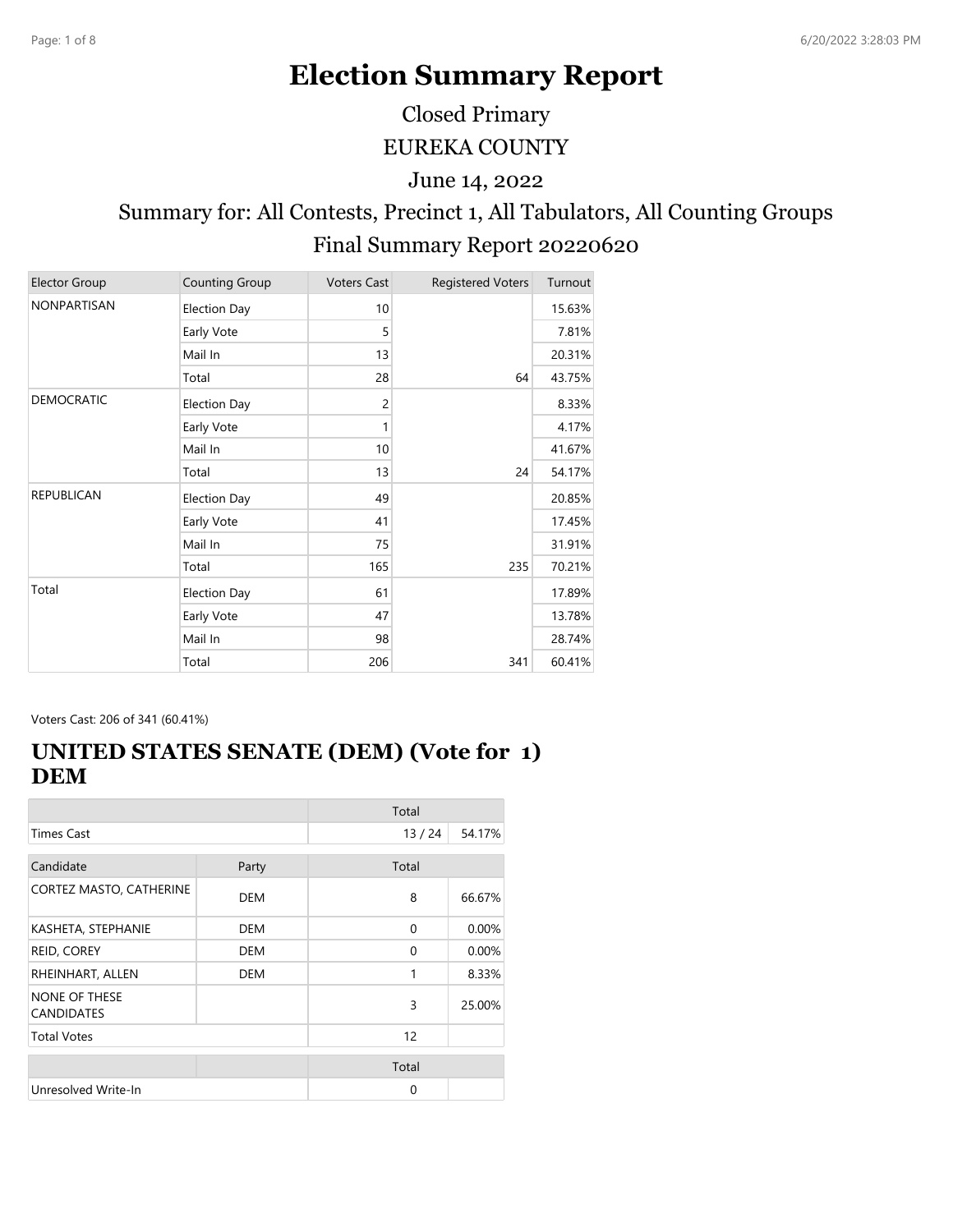#### **UNITED STATES SENATE (REP) (Vote for 1) REP**

|                                           |            | Total         |        |
|-------------------------------------------|------------|---------------|--------|
| <b>Times Cast</b>                         |            | 165 / 235     | 70.21% |
| Candidate                                 | Party      | Total         |        |
| <b>BROWN, SAM</b>                         | <b>REP</b> | 40            | 24.84% |
| CONRAD, WILLIAM "BILL"                    | <b>REP</b> | 2             | 1.24%  |
| HOCKSTEDLER, WILLIAM<br>"BILL"            | <b>REP</b> | 4             | 2.48%  |
| LAXALT, ADAM PAUL                         | <b>REP</b> | 99            | 61.49% |
| MENDENHALL, SHARELLE                      | <b>REP</b> | $\mathcal{P}$ | 1.24%  |
| PERKINS, TYLER T.                         | <b>REP</b> | 3             | 1.86%  |
| POLIAK, CARLO                             | <b>REP</b> | 0             | 0.00%  |
| RODRIGUEZ, PAUL                           | <b>REP</b> | 3             | 1.86%  |
| <b>NONE OF THESE</b><br><b>CANDIDATES</b> |            | 8             | 4.97%  |
| <b>Total Votes</b>                        |            | 161           |        |
|                                           |            | Total         |        |
| Unresolved Write-In                       |            | 0             |        |

#### **UNITED STATES REPRESENTATIVE IN CONGRESS, DISTRICT 2 (DEM) (Vote for 1) DEM**

|                                      |            | Total          |        |
|--------------------------------------|------------|----------------|--------|
| Times Cast                           |            | 13/24          | 54.17% |
| Candidate                            | Party      | Total          |        |
| AFZAL, JOSEPH EDWARD                 | <b>DEM</b> | 1              | 9.09%  |
| DOUCETTE, MICHAEL                    | <b>DEM</b> | 0              | 0.00%  |
| <b>GORMAN, GEROLD LEE</b>            | DEM        | 1              | 9.09%  |
| HANIFAN, TIM                         | <b>DEM</b> | 1              | 9.09%  |
| HANSEN, BRIAN J.                     | <b>DEM</b> | $\overline{c}$ | 18.18% |
| JOSHI, RAHUL A.                      | <b>DEM</b> | 0              | 0.00%  |
| KRAUSE, ELIZABETH<br><b>MERCEDES</b> | <b>DEM</b> | 6              | 54.55% |
| <b>Total Votes</b>                   |            | 11             |        |
|                                      |            | Total          |        |
| Unresolved Write-In                  |            | 0              |        |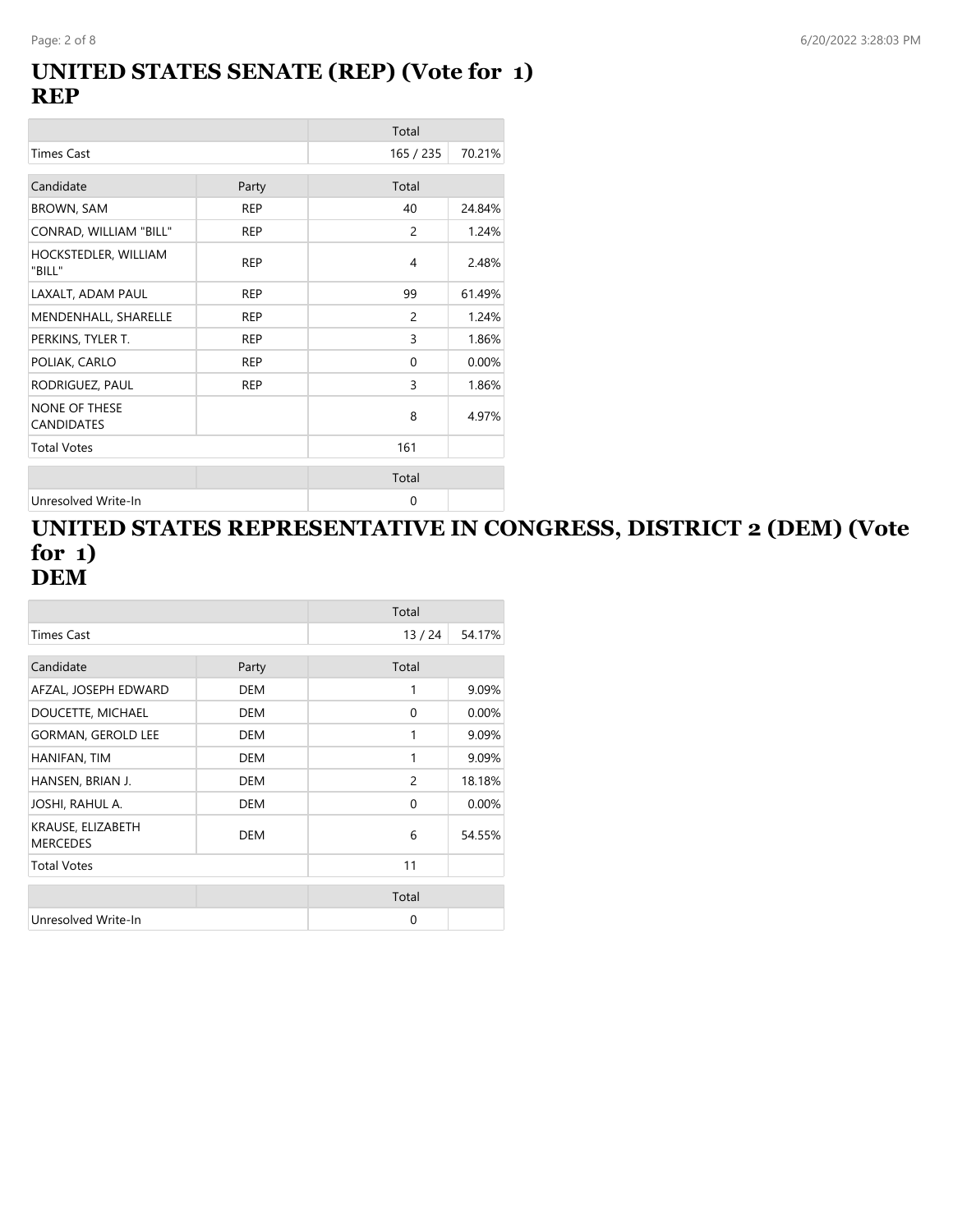#### **UNITED STATES REPRESENTATIVE IN CONGRESS, DISTRICT 2 (REP) (Vote for 1) REP**

|                             |            | Total     |        |
|-----------------------------|------------|-----------|--------|
| Times Cast                  |            | 165 / 235 | 70.21% |
|                             |            |           |        |
| Candidate                   | Party      | Total     |        |
| AMODEI, MARK E.             | <b>REP</b> | 98        | 64.05% |
| <b>BECK, JOEL</b>           | <b>REP</b> | 16        | 10.46% |
| NADELL, BRIAN               | <b>REP</b> | 4         | 2.61%  |
| SAMPSON, CATHERINE<br>MARIE | <b>REP</b> | 10        | 6.54%  |
| TARKANIAN, DANNY            | <b>REP</b> | 25        | 16.34% |
| <b>Total Votes</b>          |            | 153       |        |
|                             |            | Total     |        |
| Unresolved Write-In         |            | $\Omega$  |        |

# **GOVERNOR (DEM) (Vote for 1) DEM**

|                                    |            | Total |        |
|------------------------------------|------------|-------|--------|
| <b>Times Cast</b>                  |            | 13/24 | 54.17% |
| Candidate                          | Party      | Total |        |
| COLLINS, TOM                       | <b>DEM</b> | 4     | 30.77% |
| SISOLAK, STEVE                     | <b>DEM</b> | 7     | 53.85% |
| NONE OF THESE<br><b>CANDIDATES</b> |            | 2     | 15.38% |
| <b>Total Votes</b>                 |            | 13    |        |
|                                    |            | Total |        |
| Unresolved Write-In                |            | 0     |        |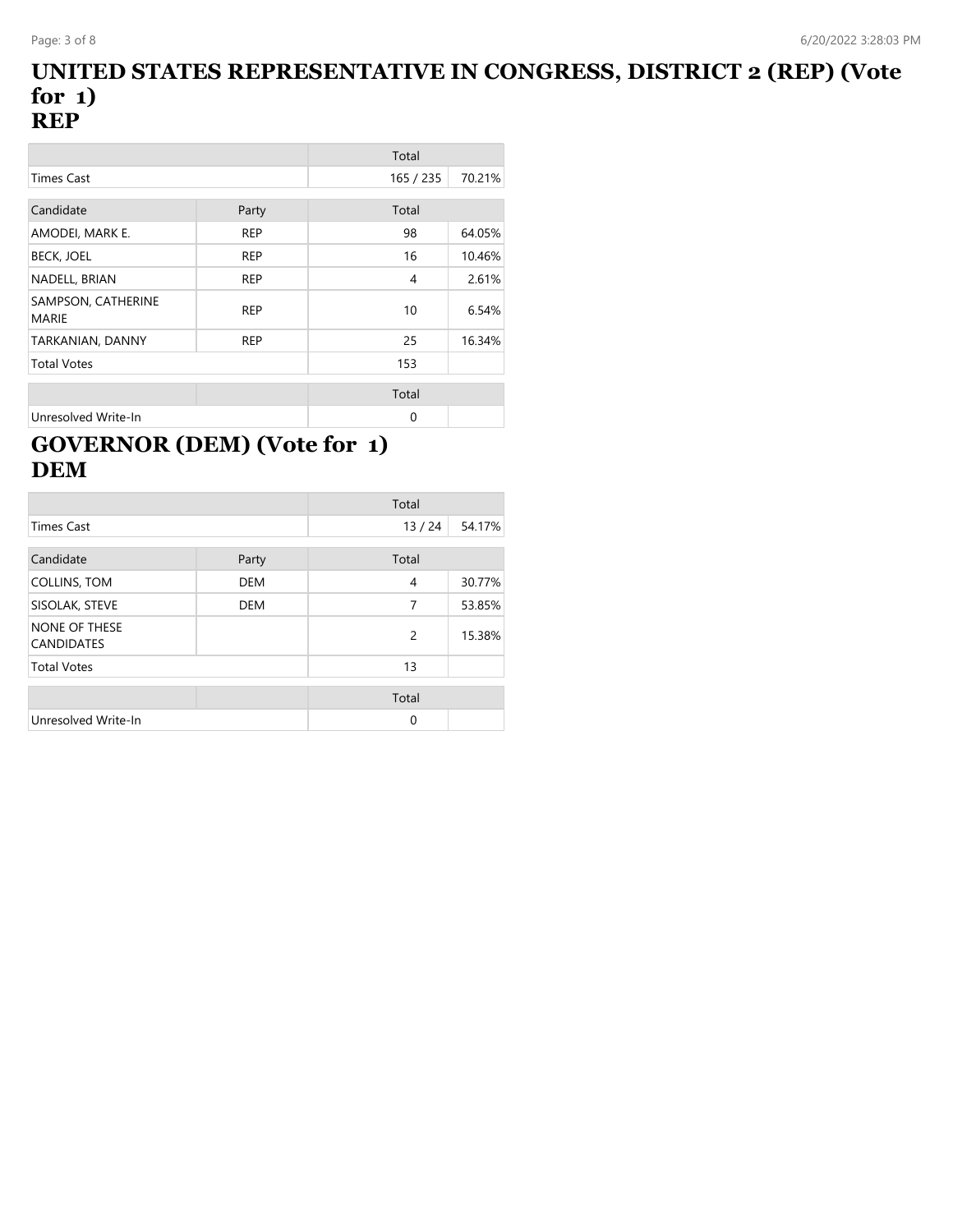#### **GOVERNOR (REP) (Vote for 1) REP**

|                                           |            | Total       |        |
|-------------------------------------------|------------|-------------|--------|
| <b>Times Cast</b>                         |            | 165 / 235   | 70.21% |
| Candidate                                 | Party      | Total       |        |
| <b>EVANS, SEVEN ACHILLES</b>              | <b>REP</b> | 1           | 0.63%  |
| EVERTSEN, GARY "RADAR"                    | <b>REP</b> | $\Omega$    | 0.00%  |
| <b>GILBERT, JOEY</b>                      | <b>REP</b> | 37          | 23.27% |
| HAMILTON, EDDIE "MR. FIX<br>IT NOW"       | <b>REP</b> | 2           | 1.26%  |
| <b>HECK, TOM</b>                          | <b>REP</b> | 8           | 5.03%  |
| HELLER, DEAN                              | <b>REP</b> | 41          | 25.79% |
| LEE, JOHN J.                              | <b>REP</b> | 3           | 1.89%  |
| LOMBARDO, JOE                             | <b>REP</b> | 36          | 22.64% |
| LUSAK, STANLEIGH HAROLD                   | <b>REP</b> | $\Omega$    | 0.00%  |
| NOHRA, GUY                                | <b>REP</b> | 15          | 9.43%  |
| O'BRIEN, EDWARD E.                        | <b>REP</b> | 1           | 0.63%  |
| SIMON, FRED                               | <b>REP</b> | 3           | 1.89%  |
| WALLS, WILLIAM "DOCK"                     | <b>REP</b> | 3           | 1.89%  |
| WHITLEY, AMBER                            | <b>REP</b> | 1           | 0.63%  |
| ZILBERBERG, BARAK                         | <b>REP</b> | 0           | 0.00%  |
| <b>NONE OF THESE</b><br><b>CANDIDATES</b> |            | 8           | 5.03%  |
| <b>Total Votes</b>                        |            | 159         |        |
|                                           |            | Total       |        |
| Unresolved Write-In                       |            | $\mathbf 0$ |        |

## **LIEUTENANT GOVERNOR (DEM) (Vote for 1) DEM**

|                                           |            | Total |        |
|-------------------------------------------|------------|-------|--------|
| <b>Times Cast</b>                         |            | 13/24 | 54.17% |
| Candidate                                 | Party      | Total |        |
| CANO BURKHEAD,<br>ELIZABETH "LISA"        | <b>DEM</b> | 4     | 36.36% |
| CHASE, EVA                                | <b>DEM</b> | 1     | 9.09%  |
| COLE, KIMI                                | DEM        | 3     | 27.27% |
| MARCH, DEBRA                              | <b>DEM</b> | 0     | 0.00%  |
| <b>NONE OF THESE</b><br><b>CANDIDATES</b> |            | 3     | 27.27% |
| <b>Total Votes</b>                        |            | 11    |        |
|                                           |            | Total |        |
| Unresolved Write-In                       |            | 0     |        |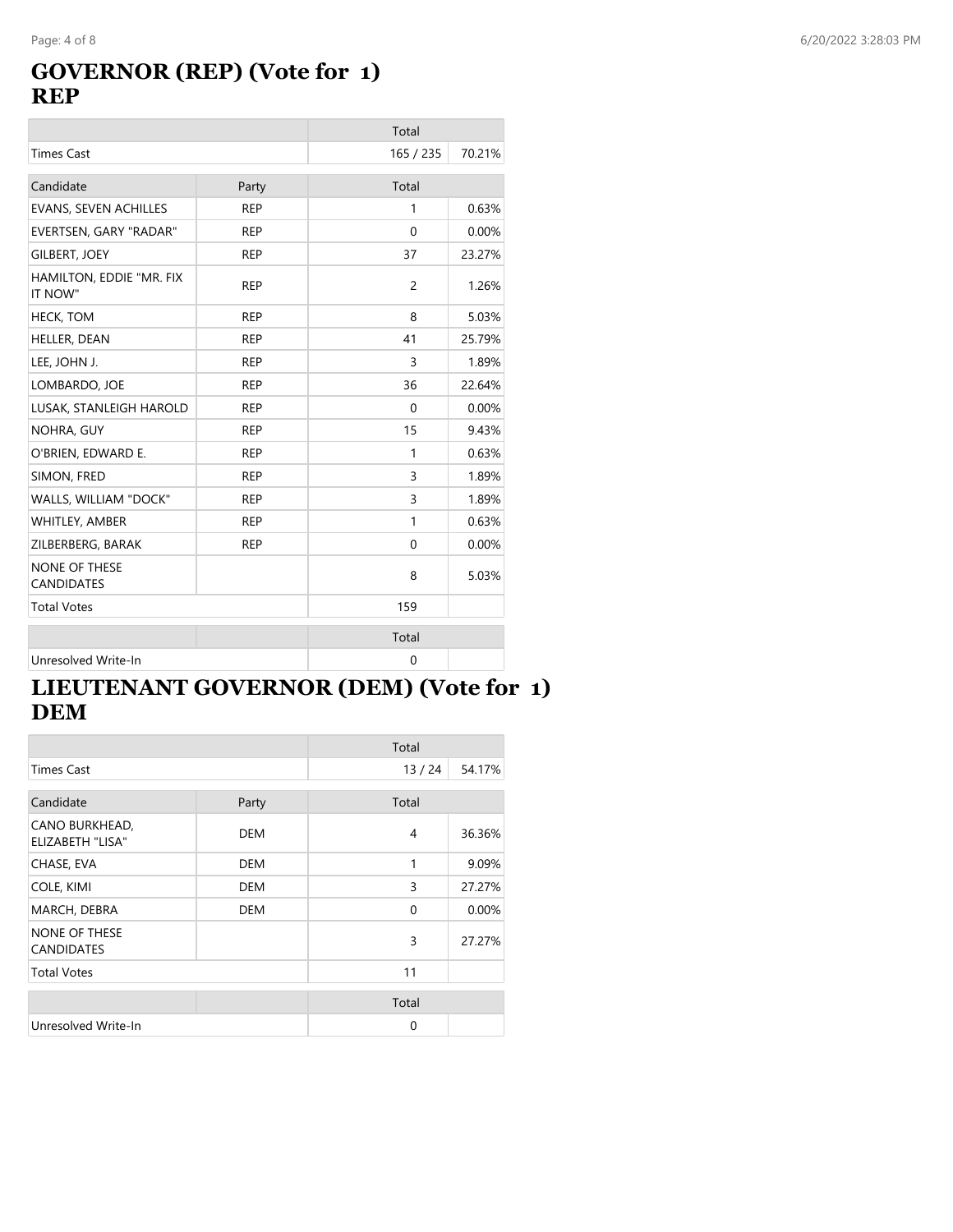#### **LIEUTENANT GOVERNOR (REP) (Vote for 1) REP**

|                                           |            | Total     |        |
|-------------------------------------------|------------|-----------|--------|
| <b>Times Cast</b>                         |            | 165 / 235 | 70.21% |
| Candidate                                 | Party      | Total     |        |
| ANTHONY, STAVROS                          | <b>REP</b> | 28        | 17.95% |
| GRADY, JR., WALTER A.<br>"TONY"           | <b>REP</b> | 39        | 25.00% |
| HAWKINS, M. KAMERON                       | <b>REP</b> | 5         | 3.21%  |
| MILLER, JOHN                              | <b>REP</b> | 22        | 14.10% |
| MILLER, II, MACK                          | <b>REP</b> | 13        | 8.33%  |
| PAVONE, PETER                             | <b>REP</b> | $\Omega$  | 0.00%  |
| SCHWARTZ, DAN                             | <b>REP</b> | 15        | 9.62%  |
| <b>NONE OF THESE</b><br><b>CANDIDATES</b> |            | 34        | 21.79% |
| <b>Total Votes</b>                        |            | 156       |        |
|                                           |            | Total     |        |
| Unresolved Write-In                       |            | 0         |        |

### **SECRETARY OF STATE (REP) (Vote for 1) REP**

|                                           |            | Total     |        |
|-------------------------------------------|------------|-----------|--------|
| <b>Times Cast</b>                         |            | 165 / 235 | 70.21% |
| Candidate                                 | Party      | Total     |        |
| DAHIR, KRISTOPHER                         | <b>REP</b> | 16        | 10.46% |
| <b>GERHARDT, JOHN CARDIFF</b>             | <b>REP</b> | 22        | 14.38% |
| HAW, JESSE                                | <b>REP</b> | 36        | 23.53% |
| KEENAN, SOCORRO                           | <b>REP</b> | 2         | 1.31%  |
| MARCHANT, JIM                             | <b>REP</b> | 36        | 23.53% |
| RAMALHO, GERARD                           | <b>REP</b> | 1         | 0.65%  |
| SCOTTI, RICHARD                           | <b>REP</b> | 7         | 4.58%  |
| <b>NONE OF THESE</b><br><b>CANDIDATES</b> |            | 33        | 21.57% |
| <b>Total Votes</b>                        |            | 153       |        |
|                                           |            | Total     |        |
| Unresolved Write-In                       |            | $\Omega$  |        |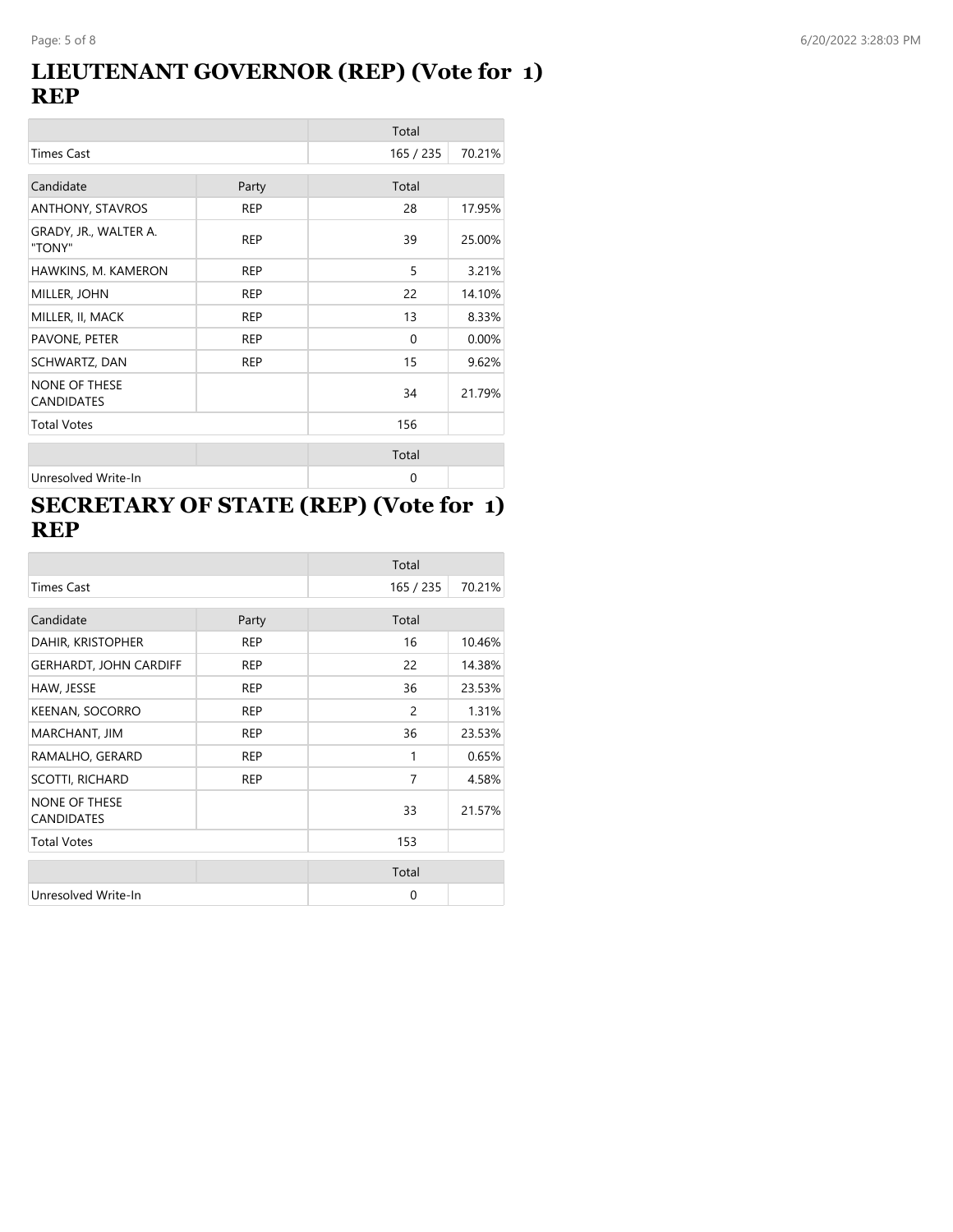#### **STATE TREASURER (REP) (Vote for 1) REP**

|                                           |            | Total     |        |
|-------------------------------------------|------------|-----------|--------|
| <b>Times Cast</b>                         |            | 165 / 235 | 70.21% |
| Candidate                                 | Party      | Total     |        |
| FIORE, MICHELE                            | <b>REP</b> | 90        | 57.69% |
| KESS, EMANUEL "MANNY"                     | <b>REP</b> | 33        | 21.15% |
| <b>NONE OF THESE</b><br><b>CANDIDATES</b> |            | 33        | 21.15% |
| <b>Total Votes</b>                        |            | 156       |        |
|                                           |            | Total     |        |
| Unresolved Write-In                       |            | 0         |        |

#### **STATE CONTROLLER (DEM) (Vote for 1) DEM**

|                                           |            | Total    |        |
|-------------------------------------------|------------|----------|--------|
| <b>Times Cast</b>                         |            | 13/24    | 54.17% |
| Candidate                                 | Party      | Total    |        |
| COSTA, ALEX                               | <b>DEM</b> | 3        | 23.08% |
| SPIEGEL, ELLEN                            | <b>DEM</b> | 5        | 38.46% |
| <b>NONE OF THESE</b><br><b>CANDIDATES</b> |            | 5        | 38.46% |
| <b>Total Votes</b>                        |            | 13       |        |
|                                           |            | Total    |        |
| Unresolved Write-In                       |            | $\Omega$ |        |

#### **ATTORNEY GENERAL (REP) (Vote for 1) REP**

|                                    |            | Total     |        |
|------------------------------------|------------|-----------|--------|
| <b>Times Cast</b>                  |            | 165 / 235 | 70.21% |
| Candidate                          | Party      | Total     |        |
| <b>BLACK, TISHA</b>                | <b>REP</b> | 64        | 41.56% |
| <b>CHATTAH, SIGAL</b>              | <b>REP</b> | 56        | 36.36% |
| NONE OF THESE<br><b>CANDIDATES</b> |            | 34        | 22.08% |
| <b>Total Votes</b>                 |            | 154       |        |
|                                    |            | Total     |        |
| Unresolved Write-In                |            | 0         |        |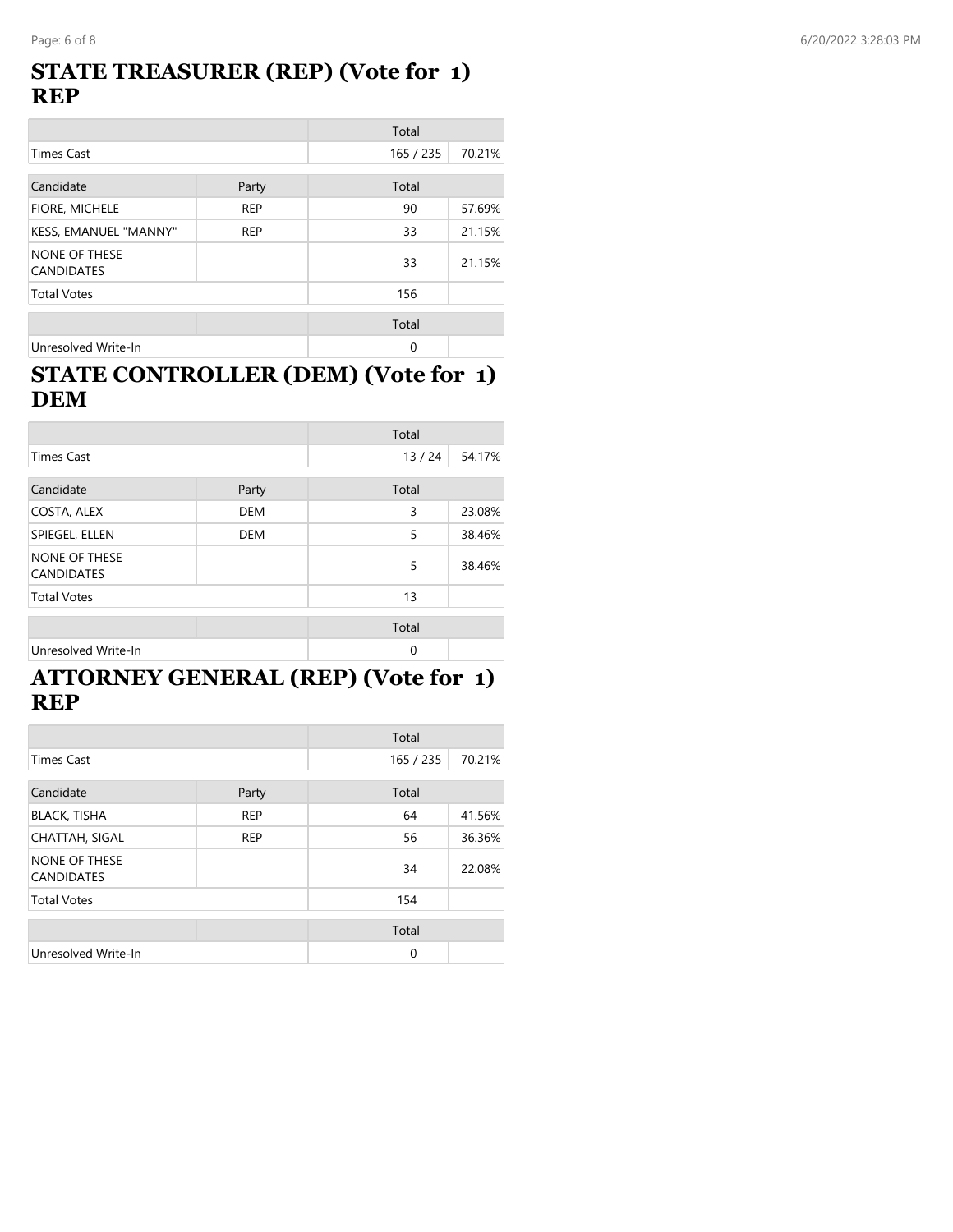#### **BOARD OF REGENTS, DISTRICT 8 (Vote for 1)**

|                                |       | Total     |        |
|--------------------------------|-------|-----------|--------|
| <b>Times Cast</b>              |       | 206 / 341 | 60.41% |
| Candidate                      | Party | Total     |        |
| BALTERA, JONATHAN              | NP.   | 7         | 3.70%  |
| CRAWFORD, MICHELEE<br>"SHELLY" | NP.   | 19        | 10.05% |
| <b>MANFREDI, AARON</b>         | NP.   | 7         | 3.70%  |
| PORTER, ELMER                  | NP.   | 127       | 67.20% |
| RICE, JOHN PATRICK             | NP.   | 17        | 8.99%  |
| SMITH, STACY                   | NP.   | 12        | 6.35%  |
| <b>Total Votes</b>             |       | 189       |        |
|                                |       | Total     |        |
| Unresolved Write-In            |       | 0         |        |

## **SHERIFF (Vote for 1)**

|                     |           | Total     |        |
|---------------------|-----------|-----------|--------|
| <b>Times Cast</b>   |           | 206 / 341 | 60.41% |
| Candidate           | Party     | Total     |        |
| CLARK, JAMES        | <b>NP</b> | 10        | 4.98%  |
| HICKS, DAVID        | <b>NP</b> | 91        | 45.27% |
| WATTS, JESSE        | <b>NP</b> | 100       | 49.75% |
| <b>Total Votes</b>  |           | 201       |        |
|                     |           | Total     |        |
| Unresolved Write-In |           | 0         |        |

#### **BOARD OF SCHOOL TRUSTEES, SEAT 2A (Vote for 1)**

|                     |           | Total     |         |
|---------------------|-----------|-----------|---------|
| <b>Times Cast</b>   |           | 206 / 341 | 60.41%  |
| Candidate           | Party     | Total     |         |
| POLLOCK, DILLON     | <b>NP</b> | 167       | 100.00% |
| <b>Total Votes</b>  |           | 167       |         |
|                     |           | Total     |         |
| Unresolved Write-In |           | $\Omega$  |         |

# **BOARD OF SCHOOL TRUSTEES, SEAT 2B (Vote for 1)**

|                     |           | Total     |         |
|---------------------|-----------|-----------|---------|
| Times Cast          |           | 206 / 341 | 60.41%  |
| Candidate           | Party     | Total     |         |
| DECHAMBEAU, HALLEE  | <b>NP</b> | 167       | 100.00% |
| <b>Total Votes</b>  |           | 167       |         |
|                     |           | Total     |         |
| Unresolved Write-In |           | 0         |         |